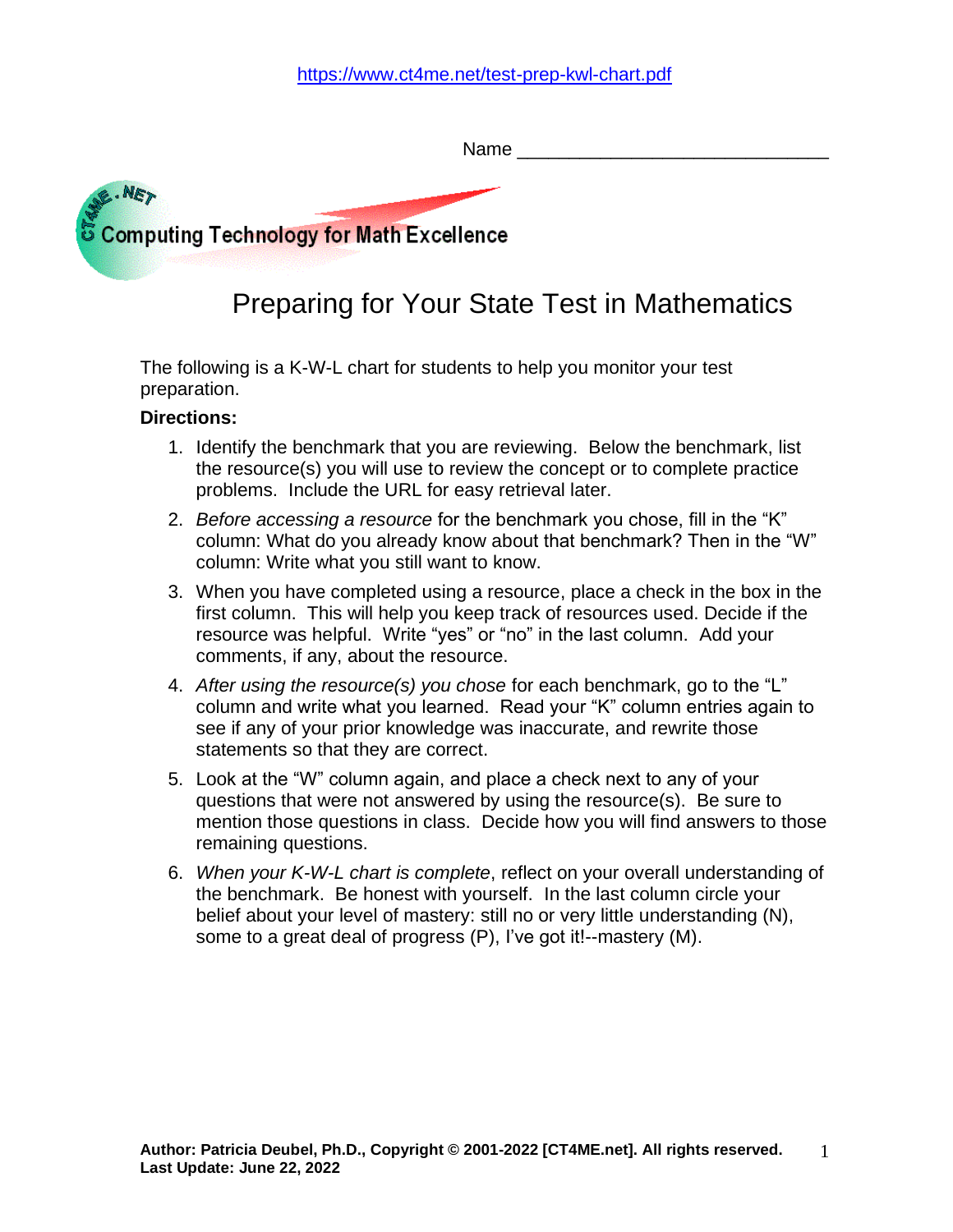## <https://www.ct4me.net/test-prep-kwl-chart.pdf>

Name \_\_\_\_\_\_\_\_\_\_\_\_\_\_\_\_\_\_\_\_\_\_\_\_\_\_\_\_\_\_

| Benchmark:  |  | <b>Circle Mastery Level:</b>   |                |                           |  |  |
|-------------|--|--------------------------------|----------------|---------------------------|--|--|
|             |  | $\mathsf{N}$                   | P              | M                         |  |  |
|             |  |                                |                |                           |  |  |
|             |  |                                |                |                           |  |  |
|             |  |                                |                |                           |  |  |
| What I Know |  | What I WANT to know            | What I Learned |                           |  |  |
|             |  |                                |                |                           |  |  |
|             |  |                                |                |                           |  |  |
|             |  |                                |                |                           |  |  |
|             |  |                                |                |                           |  |  |
|             |  |                                |                |                           |  |  |
|             |  |                                |                |                           |  |  |
|             |  |                                |                |                           |  |  |
|             |  |                                |                |                           |  |  |
|             |  |                                |                |                           |  |  |
|             |  |                                |                |                           |  |  |
| Check when  |  | Resource(s) Used. Include URL. |                | Was the resource helpful? |  |  |
| completed   |  |                                |                | (yes/no) Comment(s)       |  |  |
|             |  |                                |                |                           |  |  |
|             |  |                                |                |                           |  |  |
|             |  |                                |                |                           |  |  |
|             |  |                                |                |                           |  |  |
|             |  |                                |                |                           |  |  |
|             |  |                                |                |                           |  |  |
|             |  |                                |                |                           |  |  |
|             |  |                                |                |                           |  |  |
|             |  |                                |                |                           |  |  |
|             |  |                                |                |                           |  |  |
|             |  |                                |                |                           |  |  |
|             |  |                                |                |                           |  |  |
|             |  |                                |                |                           |  |  |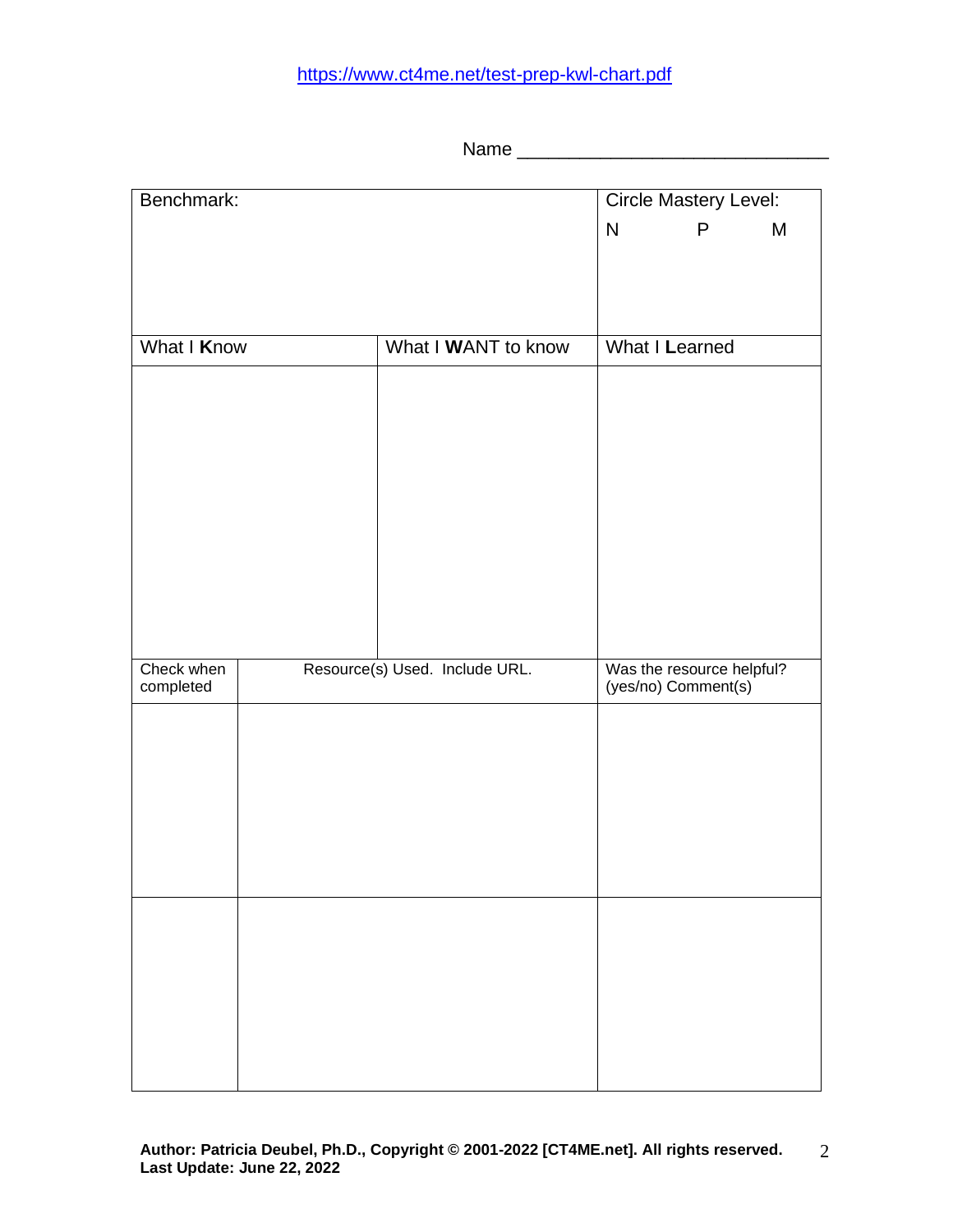## <https://www.ct4me.net/test-prep-kwl-chart.pdf>

Name \_\_\_\_\_\_\_\_\_\_\_\_\_\_\_\_\_\_\_\_\_\_\_\_\_\_\_\_\_\_

| Benchmark: |                                    |                                | <b>Circle Mastery Level:</b> |                           |  |  |  |
|------------|------------------------------------|--------------------------------|------------------------------|---------------------------|--|--|--|
|            |                                    | $\mathsf{N}$                   | P                            | M                         |  |  |  |
|            |                                    |                                |                              |                           |  |  |  |
|            |                                    |                                |                              |                           |  |  |  |
|            |                                    |                                |                              |                           |  |  |  |
|            | What I Know<br>What I WANT to know |                                |                              | What I Learned            |  |  |  |
|            |                                    |                                |                              |                           |  |  |  |
|            |                                    |                                |                              |                           |  |  |  |
|            |                                    |                                |                              |                           |  |  |  |
|            |                                    |                                |                              |                           |  |  |  |
|            |                                    |                                |                              |                           |  |  |  |
|            |                                    |                                |                              |                           |  |  |  |
|            |                                    |                                |                              |                           |  |  |  |
|            |                                    |                                |                              |                           |  |  |  |
|            |                                    |                                |                              |                           |  |  |  |
|            |                                    |                                |                              |                           |  |  |  |
| Check when |                                    | Resource(s) Used. Include URL. |                              | Was the resource helpful? |  |  |  |
| completed  |                                    |                                |                              | (yes/no) Comment(s)       |  |  |  |
|            |                                    |                                |                              |                           |  |  |  |
|            |                                    |                                |                              |                           |  |  |  |
|            |                                    |                                |                              |                           |  |  |  |
|            |                                    |                                |                              |                           |  |  |  |
|            |                                    |                                |                              |                           |  |  |  |
|            |                                    |                                |                              |                           |  |  |  |
|            |                                    |                                |                              |                           |  |  |  |
|            |                                    |                                |                              |                           |  |  |  |
|            |                                    |                                |                              |                           |  |  |  |
|            |                                    |                                |                              |                           |  |  |  |
|            |                                    |                                |                              |                           |  |  |  |
|            |                                    |                                |                              |                           |  |  |  |
|            |                                    |                                |                              |                           |  |  |  |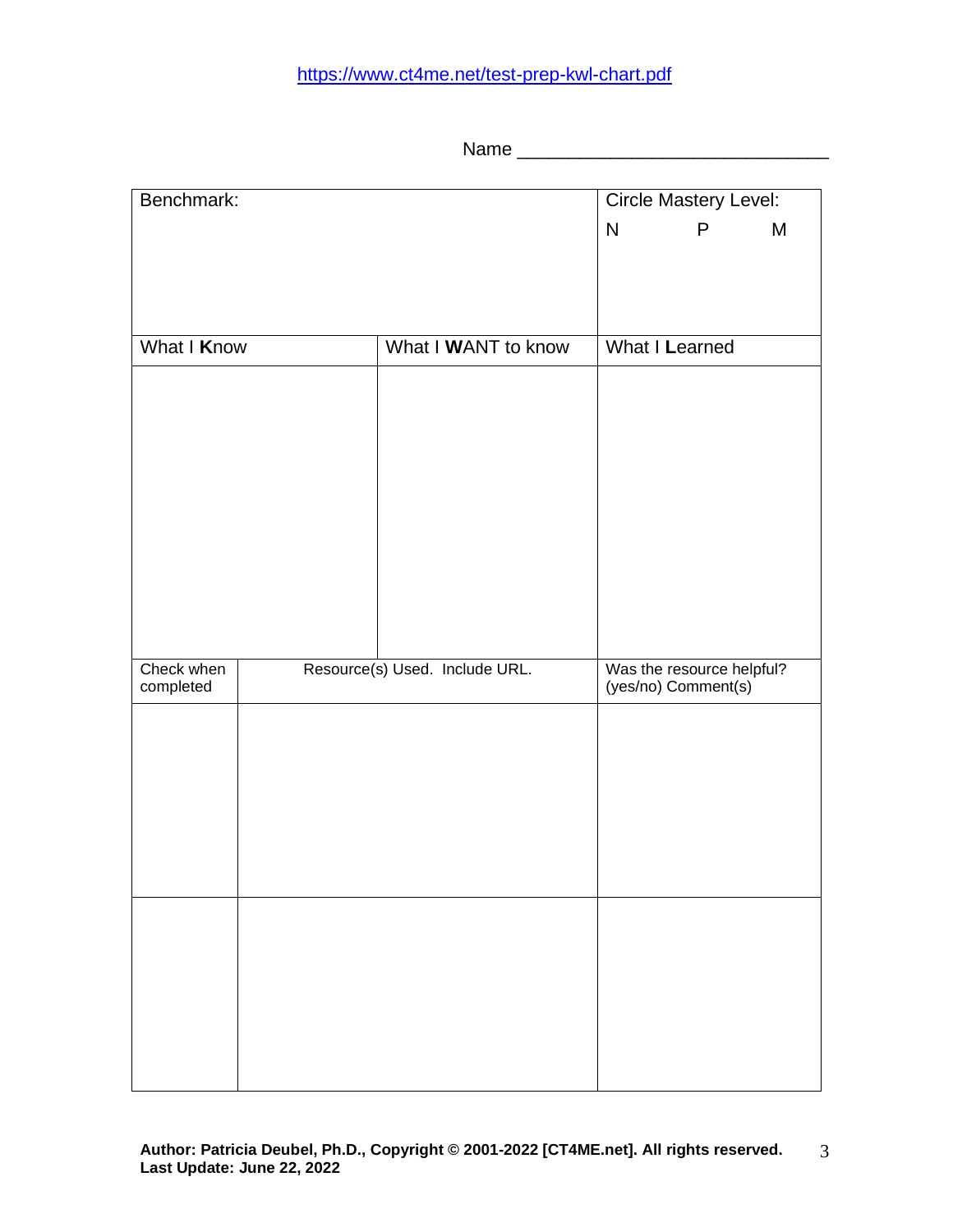Name \_\_\_\_\_\_\_\_\_\_\_\_\_\_\_\_\_\_\_\_\_\_\_\_\_\_\_\_\_\_

#### **Are you ready for the test?**

Don't forget to complete an online practice test. List the test you completed and its URL.

How did you do?

Score: \_\_\_\_\_\_\_\_ right out of \_\_\_\_\_\_ questions.

\_\_\_\_\_\_\_\_\_\_\_\_\_\_\_\_\_\_\_\_\_\_\_\_\_\_\_\_\_\_\_\_\_\_\_\_\_\_\_\_\_\_\_\_\_

Look at the "W" column again for the benchmarks you chose to work on. List the questions you checked that you still have. For each of those, decide how you will find the answer.

| My Plan to Find the Answers |  |  |
|-----------------------------|--|--|
|                             |  |  |
|                             |  |  |
|                             |  |  |
|                             |  |  |
|                             |  |  |
|                             |  |  |
|                             |  |  |
|                             |  |  |
|                             |  |  |
|                             |  |  |